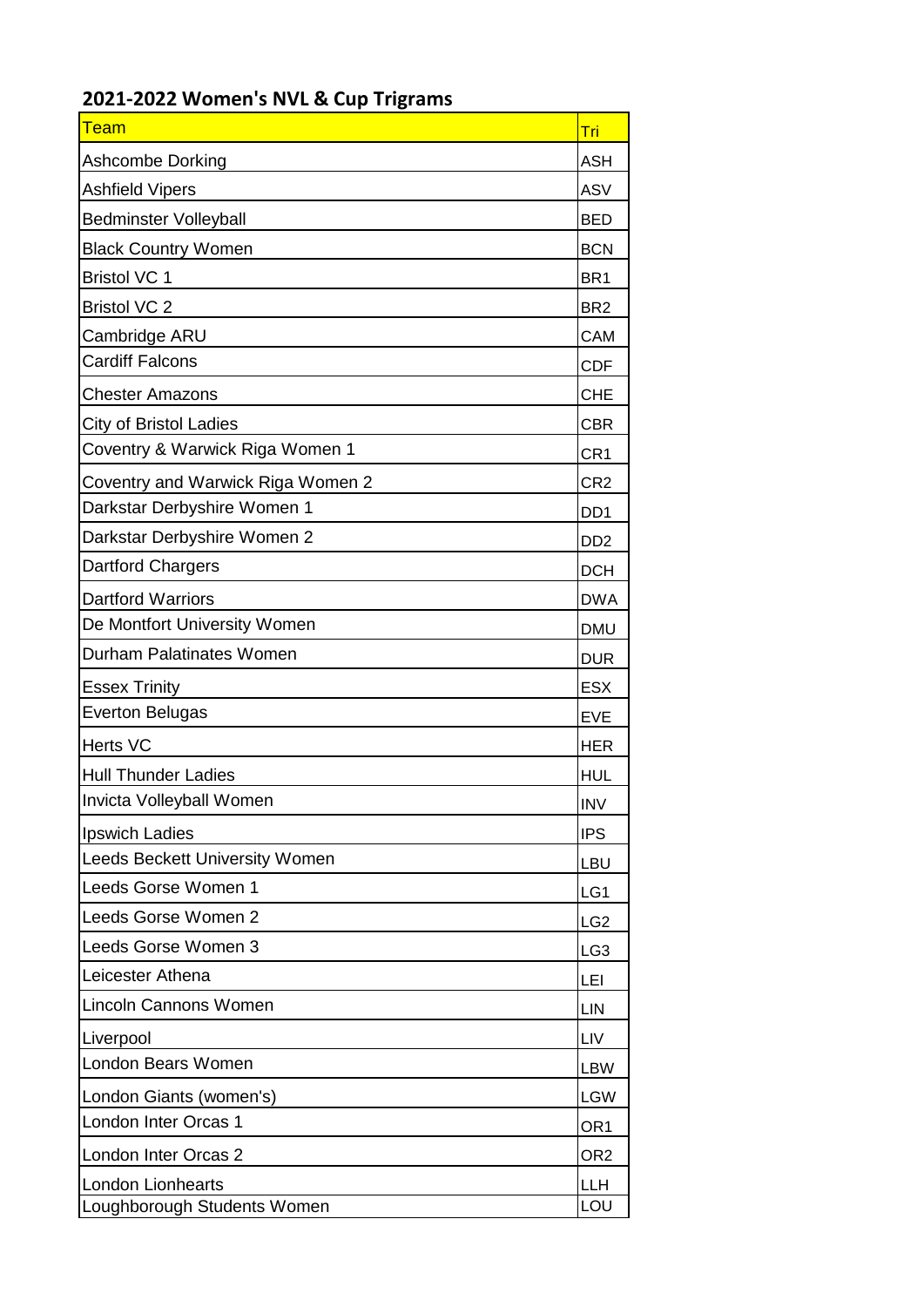| Malory Eagles UEL Women                         | <b>MEL</b>      |
|-------------------------------------------------|-----------------|
| Manchester Marvels Women 1                      | MM <sub>1</sub> |
| Manchester Marvels Women 2                      | MM <sub>2</sub> |
| Manchester Moss Side VCF                        | <b>MMS</b>      |
| MK City Women                                   | <b>MKC</b>      |
| <b>NEW FOREST</b>                               | <b>NEF</b>      |
| <b>Newcastle Staffs Ladies</b>                  | <b>NST</b>      |
| Northampton                                     | <b>NPT</b>      |
| Northumbria University Women                    | <b>NUW</b>      |
| Norwich Spiker Women                            | <b>NOR</b>      |
| Nottingham Rockets Women                        | <b>NOT</b>      |
| Onyx Women London                               | <b>ONX</b>      |
| <b>Oxford Eagles</b>                            | <b>OXE</b>      |
| Oxford Ladies                                   | <b>OXL</b>      |
| Plymouth                                        | <b>PLY</b>      |
| <b>PMVC Ladies</b>                              | <b>PMF</b>      |
| Polonia Sideout London                          | <b>POL</b>      |
| <b>Portsmouth Ladies</b>                        | <b>POR</b>      |
| <b>Reading Aces</b>                             | <b>REA</b>      |
| Rhinos Volleyball Cambridge Women               | <b>RVC</b>      |
| <b>Richmond Women 1</b>                         | RM <sub>1</sub> |
| <b>Richmond Women 2</b>                         | RM <sub>2</sub> |
| <b>Sheffield Honeybees</b>                      | <b>SHF</b>      |
| <b>South Hants</b>                              | <b>SHA</b>      |
| <b>Spelthorne Sharks</b>                        | <b>SPL</b>      |
| Stockport VC Women                              | <b>STK</b>      |
| Sussex Dolphins 1                               | SU <sub>1</sub> |
| <b>Sussex Dolphins 2</b>                        | SU <sub>2</sub> |
| SVC Women 1                                     | SO <sub>1</sub> |
| SVC Women 2                                     | SO <sub>2</sub> |
| <b>Tameside Volleybal Club</b>                  | <b>TAM</b>      |
| <b>Tamworth Spartans</b>                        | <b>TMW</b>      |
| <b>Team Bristol</b>                             | <b>TBR</b>      |
| <b>Team South Wales</b>                         | <b>STW</b>      |
| <b>Team Sunderland Women</b>                    | <b>SUN</b>      |
| TeamBU Wessex Women                             | WX1             |
| <b>Telford Ladies</b>                           | <b>TEL</b>      |
| <b>Tendring (Essex) Ladies</b>                  | <b>TEN</b>      |
| The Miners Doncaster Volleyball Club Women      | <b>MIN</b>      |
| <b>UK Armed Forces Ladies</b>                   | <b>UKA</b>      |
| University of Nottingham Volleyball Women       | <b>UNO</b>      |
| <b>URBOND Volleyball Club Portsmouth Ladies</b> | <b>URB</b>      |
| <b>Urmston Grammar Volleyball</b>               | <b>URM</b>      |
| Volleyball Isle of Man Women                    | <b>IOM</b>      |
| Wessex W2                                       | WX2             |
| <b>WHVC Wildcats</b>                            | WIL             |
| Wimbledon Wildkats                              | <b>WIM</b>      |
| Wombourne VC women                              | <b>WOM</b>      |
| <b>Worthing Women All-Stars</b>                 | <b>WOR</b>      |
| <b>York Falcons</b>                             | <b>YOR</b>      |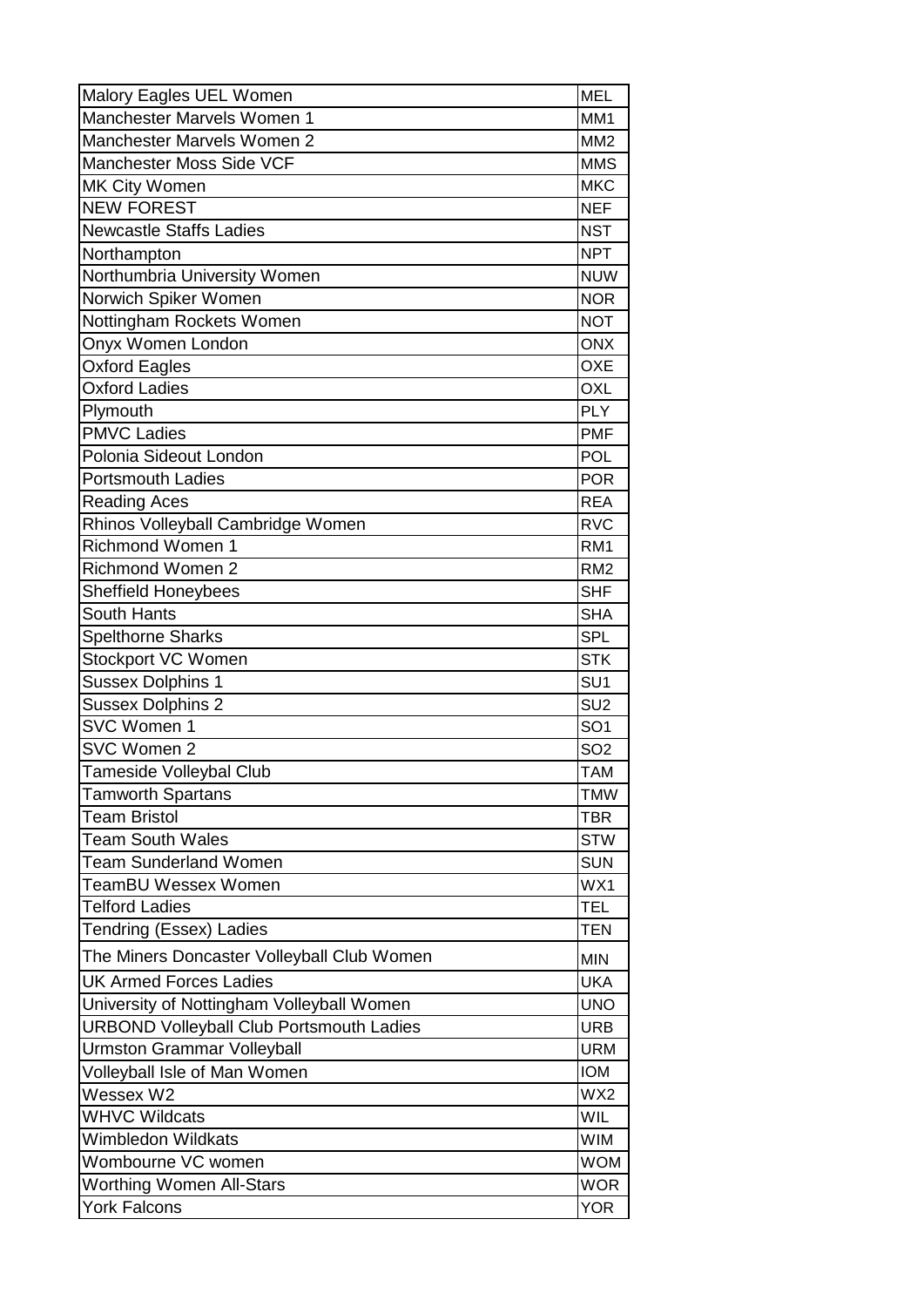## **2021-2022 Men's NVL & Cup Trigrams**

| Team                              | <u>Tri</u>                  |
|-----------------------------------|-----------------------------|
| Army Men                          | ARM                         |
| <b>AVC London</b>                 | <b>AVC</b>                  |
| <b>Baks</b>                       | <b>BAK</b>                  |
| <b>Black Country Men</b>          | <b>BCN</b>                  |
| <b>Bristol VC Men</b>             | <b>BRI</b>                  |
| Cambridge ARU Men 1               | CM <sub>1</sub>             |
| Cambridge ARU Men 2               | CM <sub>2</sub>             |
| <b>Chelmsford Volleyball Club</b> | <b>CLM</b>                  |
| City of Bristol Men               | <b>CBR</b>                  |
| Coventry & Warwick Riga Men       | <b>CWR</b>                  |
| DARKSTAR Derbyshire Men 1         | DD <sub>1</sub>             |
| Darkstar Derbyshire Men 2         | D <sub>D</sub> <sub>2</sub> |
| <b>Dartford Crossers</b>          | <b>DCR</b>                  |
| Durham Palatinates Men            | <b>DUR</b>                  |
| <b>England Cadet Boys</b>         | <b>ENG</b>                  |
| <b>Guildford International</b>    | <b>GUI</b>                  |
| <b>Hull Thunder Men</b>           | <b>HUL</b>                  |
| <b>IBB Polonia London</b>         | <b>IBB</b>                  |
| Invicta Volleyball                | <b>INV</b>                  |
| Kings of Court Boston             | <b>KCB</b>                  |
| KS Osemka Ealing                  | <b>KSO</b>                  |
| Leeds Beckett University Men      | LBU                         |
| Leeds Gorse Men 1                 | LG1                         |
| Leeds Gorse Men 2                 | LG <sub>2</sub>             |
| Leicester Volleyball Club         | <b>LVC</b>                  |
| <b>Lincoln Cannons Men</b>        | <b>LIN</b>                  |
| Liverpool VC Men                  | <b>LIV</b>                  |
| <b>London Aces</b>                | <b>LOA</b>                  |
| London Bears Men                  | <b>LBM</b>                  |
| London Giants (men's)             | <b>LGM</b>                  |
| Loughborough Students Men         | LOU                         |
| Malory Eagles UEL Men             | <b>MEL</b>                  |
| Manchester Marvels Men 1          | MM1                         |
| <b>Manchester Marvels Men 2</b>   | MM <sub>2</sub>             |
| Manchester Moss Side VCM          | <b>MMS</b>                  |
| Marske Volleyball Club            | <b>MAR</b>                  |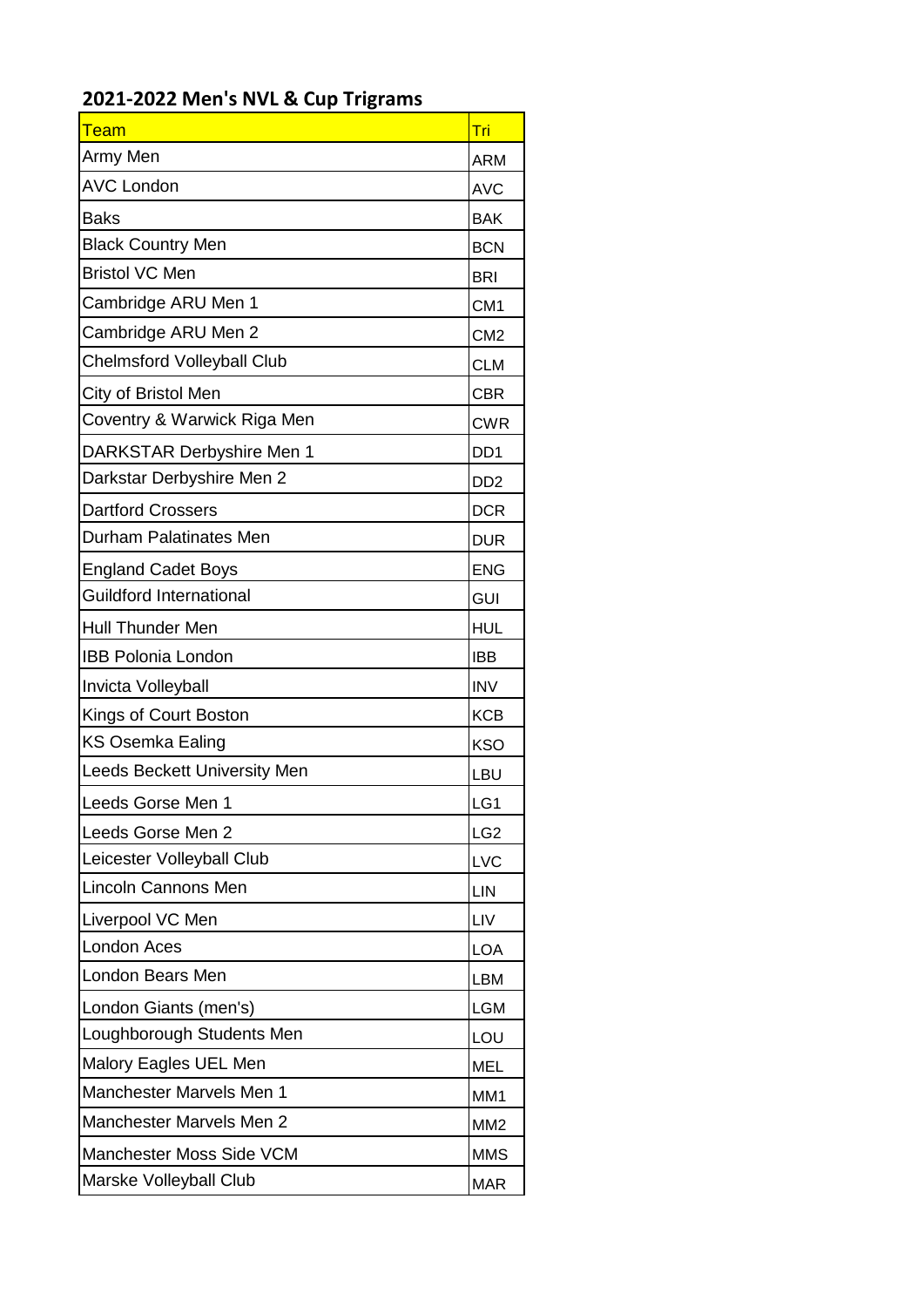| MK City VC Men                           | <b>MKC</b>      |
|------------------------------------------|-----------------|
| Newcastle Staffs Men 1                   | NS <sub>1</sub> |
| <b>Newcastle Staffs Men 2</b>            | NS <sub>2</sub> |
| Newmarket VC                             | <b>NMK</b>      |
| Northumbria University Men               | <b>NUM</b>      |
| <b>Norwich Spikers</b>                   | <b>NOR</b>      |
| Nottingham Rockets Men 1                 | NR <sub>1</sub> |
| Nottingham Rockets Men 2                 | NR <sub>2</sub> |
| Onyx Men London                          | <b>ONX</b>      |
| Rhinos Volleyball Cambridge Men          | <b>RVC</b>      |
| <b>Richmond Bucks</b>                    | <b>RIB</b>      |
| <b>Richmond Docklands</b>                | <b>RID</b>      |
| Royal Navy Men                           | <b>RNM</b>      |
| Sheffield 2                              | SH <sub>2</sub> |
| <b>Sheffield Hallam Men</b>              | SH <sub>1</sub> |
| South Hants Men                          | <b>SHA</b>      |
| <b>Spelthorne Lions</b>                  | <b>SPL</b>      |
| Stockport VC Men                         | <b>STK</b>      |
| Stowmarket                               | <b>STO</b>      |
| <b>Surrey Spikers</b>                    | <b>SPK</b>      |
| <b>SVC Men</b>                           | <b>SVC</b>      |
| <b>Tamworth Spartans</b>                 | <b>TMW</b>      |
| <b>Team Blaze</b>                        | <b>TBL</b>      |
| <b>Team Bristol</b>                      | TBR             |
| <b>Team Estonians</b>                    | <b>TES</b>      |
| <b>Team Sunderland Men</b>               | <b>SUN</b>      |
| <b>TeamBU Wessex Men</b>                 | <b>TBU</b>      |
| Tendring (Essex) Men                     | <b>TEN</b>      |
| The Miners Doncaster Volleyball Club Men | <b>MIN</b>      |
| Tonbridge Men                            | <b>TON</b>      |
| <b>UK Armed Forces Men</b>               | <b>UKA</b>      |
| University of Nottingham Volleyball Men  | <b>UNO</b>      |
| Urbond Volleyball Club Portsmouth Men    | <b>URB</b>      |
| Urmston Grammar Volleyball               | <b>URM</b>      |
| Volleyball Isle of Man Men               | <b>IOM</b>      |
| <b>Wapping Wildcats</b>                  | <b>WAP</b>      |
| <b>Watford Volleyball Club</b>           | <b>WAT</b>      |
| <b>Weston Volleyball Club</b>            | <b>WES</b>      |